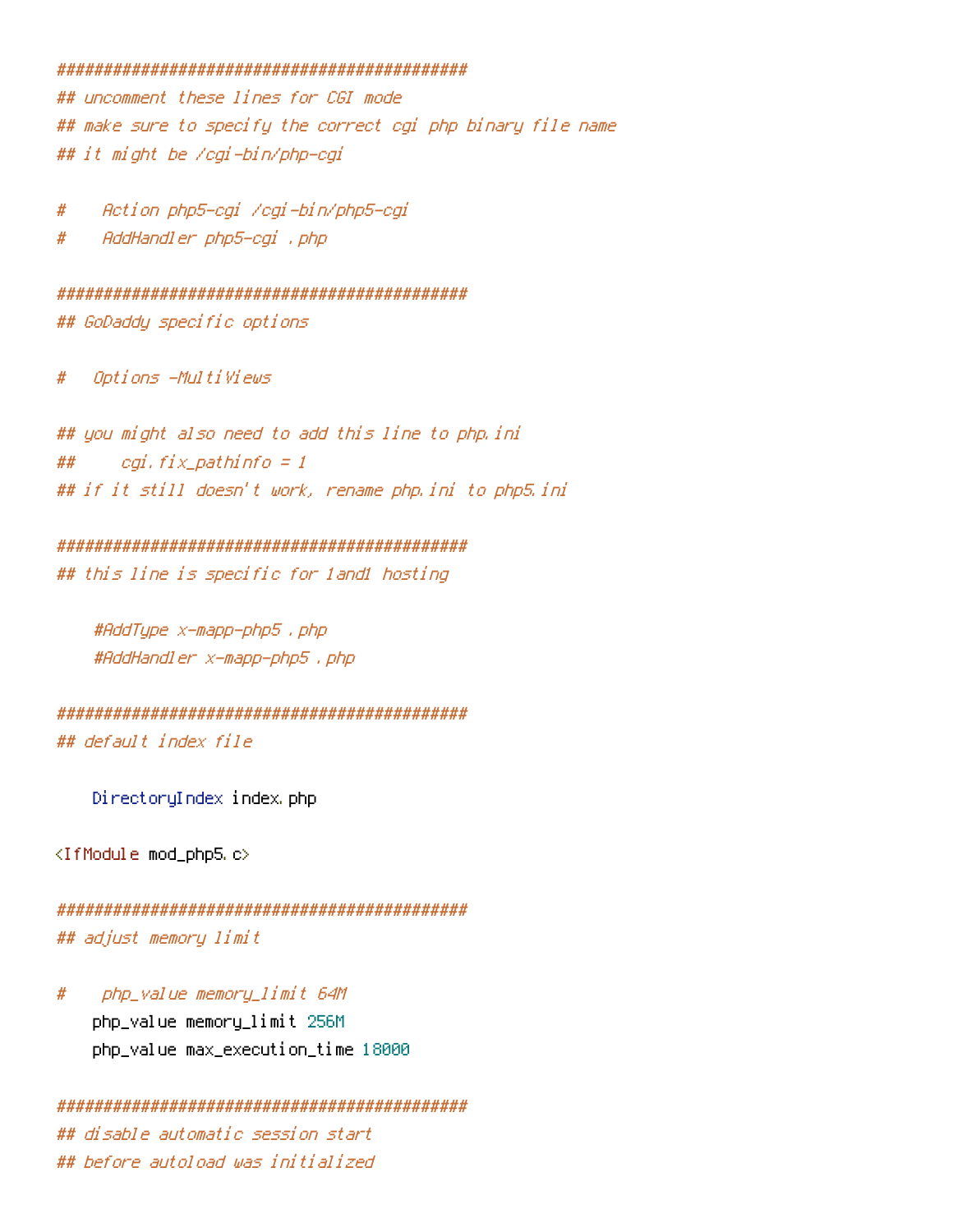php\_flag session auto\_start off

## enable resulting html compression

#php\_flag\_zlib.output\_compression\_on

# disable user agent verification to not break multiple image upload

php\_flaq suhosin session cryptua off

</IfModule>

<IfModule mod\_security.c> # disable POST processing to not break multiple image upload

SecFilterEngine Off SecFilterScanPOST Off </IfModule>

<IfModule mod deflate.c>

#### 

## enable apache served files compression ## http://developer.yahoo.com/performance/rules.html#gzip

# Insert filter on all content ###SetOutputFilter DEFLATE # Insert filter on selected content types only #AddOutputFilterByType DEFLATE text/html text/plain text/xml text/css text/javascript

# Netscape 4.x has some problems... #BrowserMatch ^Mozilla/4 qzip-only-text/html

# Netscape 4.06-4.08 have some more problems #BrowserMatch ^Mozilla/4\.0[678] no-qzip

# MSIE masquerades as Netscape, but it is fine  $\mathbf{r}$  and  $\mathbf{r}$  are the second part of  $\mathbf{r}$  $\mu =$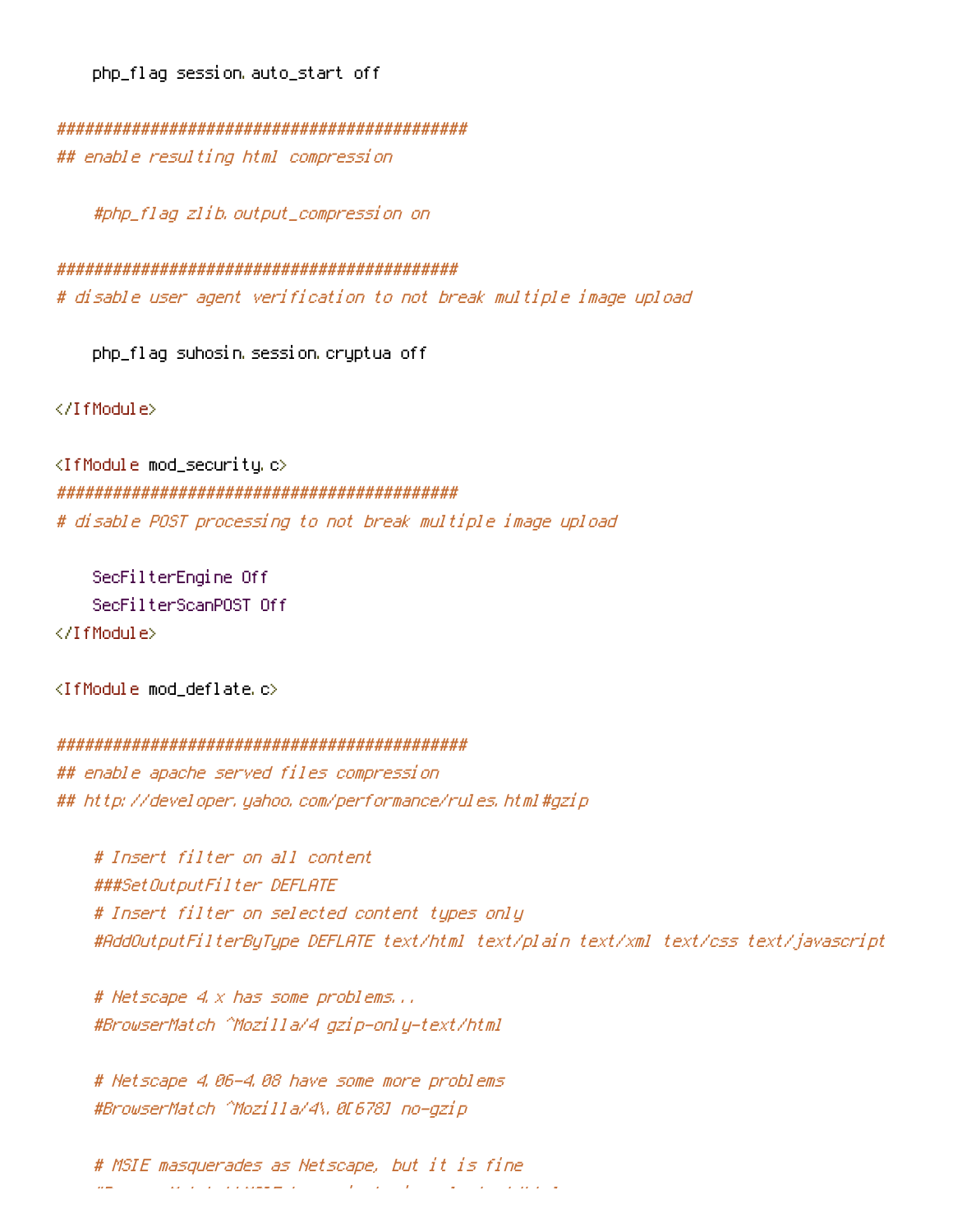#BrowserMatch \bMSIE !no-gzip ! gzip-only-text/html

# Don't compress images #SetEnvIfNoCase Request\_URI \, (?; gifl jpe?gl png)\$ no-gzip dont-vary

# Make sure proxies don't deliver the wrong content #Header append Vary User-Agent env=! dont-vary

</IfModule>

<IfModule mod\_ssl.c>

## make HTTPS env vars available for CGI mode

SSLOptions StdEnvVars

</IfModule>

<IfModule mod\_rewrite.c>

## enable rewrites

Options +FollowSymLinks RewriteEngine on

## you can put here your magento root folder ## path relative to web root

#ReuriteBase /magento/

## workaround for HTTP authorization ## in CGI environment

RewriteRule .\* - [E=HTTP\_AUTHORIZATION:%(HTTP:Authorization}]

## TRACE and TRACK HTTP methods disabled to prevent XSS attacks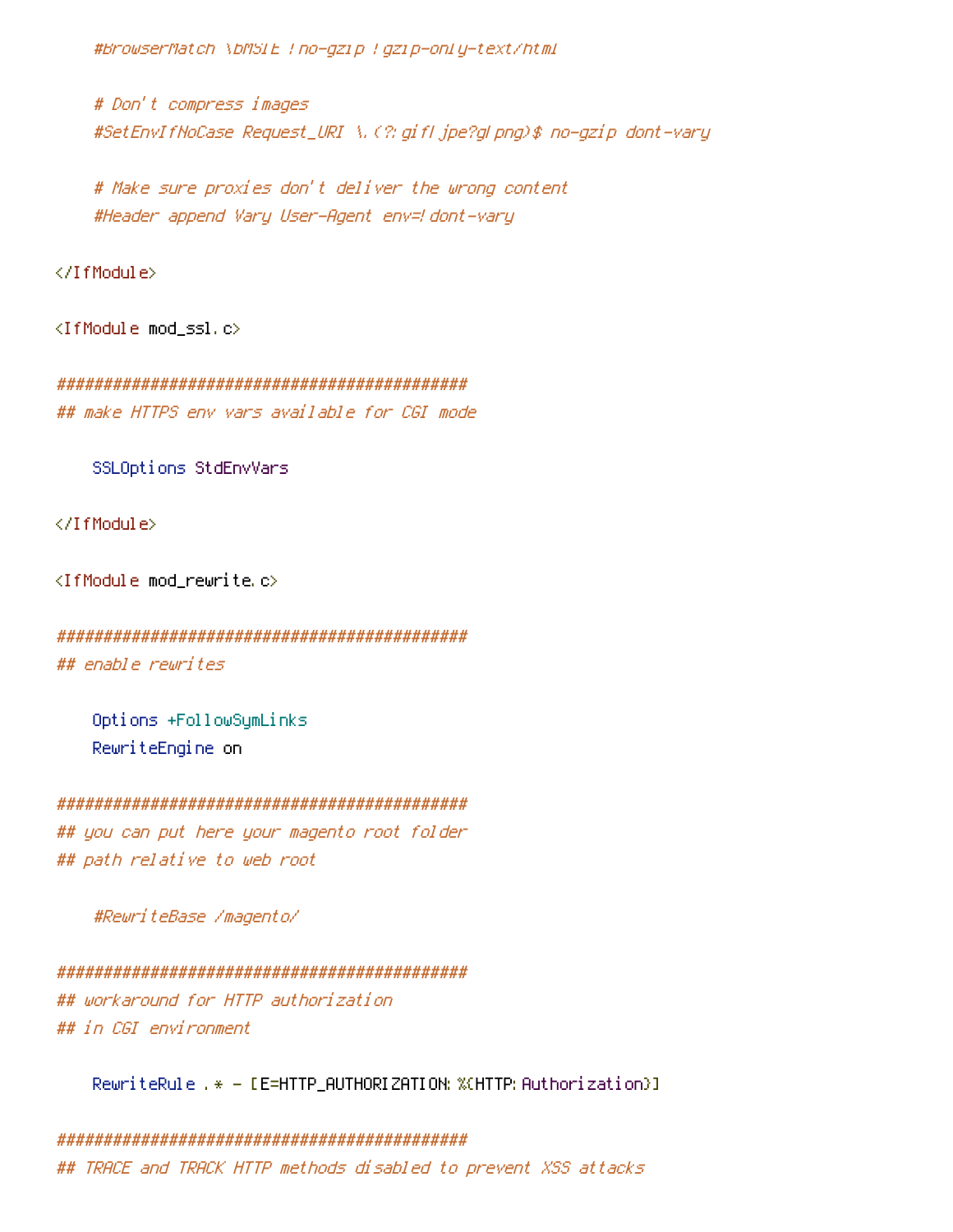RewriteCond %(REQUEST METHOD) ^TRACEEK] RewriteRule .\* -  $[L, R=405]$ 

### 

## never rewrite for existing files, directories and links

RewriteCond %(REQUEST\_FILENAME) !- f RewriteCond %(REQUEST FILENAME) !- d RewriteCond %(REQUEST FILENAME) !- 1

## rewrite everything else to index.php

RewriteRule .\* index.php [L]

</TfModule>

#### 

## Prevent character encoding issues from server overrides ## If you still have problems, use the second line instead

AddDefaultCharset Off #AddDefaultCharset UTF-8

<IfModule mod\_expires.c>

## Add default Expires header ## http://developer.yahoo.com/performance/rules.html#expires

ExpiresDefault "access plus 1 year"

</TfModule>

## By default allow all access

Order allow, deny Allow from all